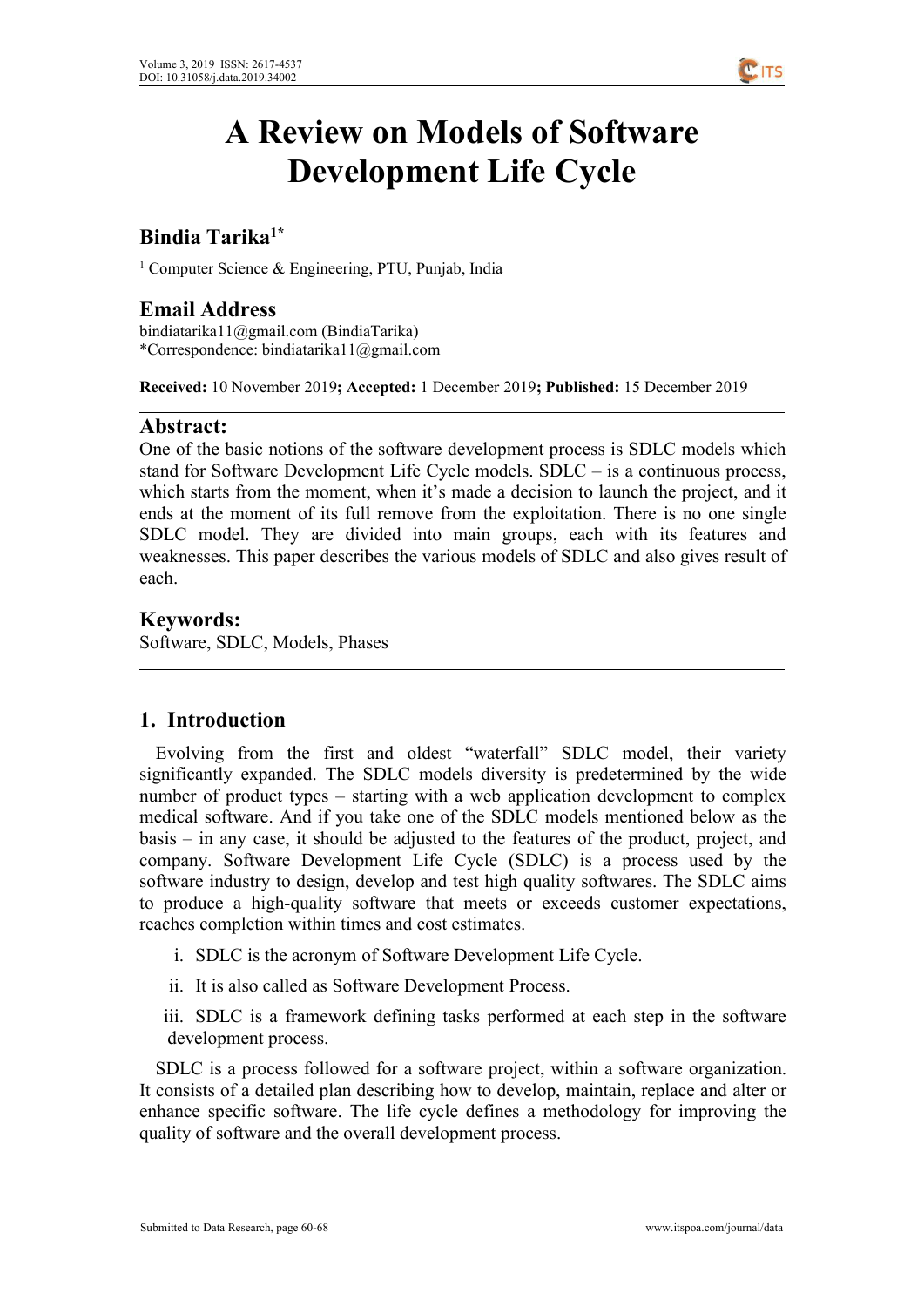

Software Development life cycle (SDLC) is a spiritual model used in project management that defines the stages include in an information system development project, from an initial feasibility study to the maintenance of the completed application.

There are different software development life cycle models specify and design, which are followed during the software development phase. These models are also called "Software Development Process Models." Each process model follows a series of phase unique to its type to ensure success in the step of software development.

The most used, popular and important SDLC models are given below:

- i. [Waterfall](https://en.wikipedia.org/wiki/Waterfall_model) model
- ii. [Iterative](https://en.wikipedia.org/wiki/Iterative_and_incremental_development) model
- iii. Spiral [model](https://en.wikipedia.org/wiki/Spiral_model)
- iv. [V-shaped](https://en.wikipedia.org/wiki/V-Model_(software_development)) model
- v. Agile [model](https://en.wikipedia.org/wiki/Agile_software_development)

# **2. Basic Stages Of Software Development Life Cycle**

#### **Stage 1. Planning and requirement analysis**

Each software development life cycle model starts with the analysis, in which the stakeholders of the process discuss the requirements for the final product. The goal of this stage is the detailed definition of the system requirements. Besides, it is needed to make sure that all the process participants have clearly understood the tasks and how every requirement is going to be implemented. Often, the discussion involves the QA specialists who can interfere the process with additions even during the development stage if it is necessary.

#### **Stage 2. Designing project architecture**

At the second phase of the software development life cycle, the developers are actually designing the architecture. All the different technical questions that may appear on this stage are discussed by all the stakeholders, including the customer. Also, here are defined the technologies used in the project, team load, limitations, time frames, and budget. The most appropriate project decisions are made according to the defined requirements.

#### **Stage 3. Development and programming**

After the requirements approved, the process goes to the next stage – actual development. Programmers start here with the source code writing while keeping in mind previously defined requirements. The system administrators adjust the software environment, front-end programmers develop the user interface of the program and the logics for its interaction with the server.

The programming by itself assumes four stages

Algorithm development

Source code writing

Compilation

Testing and debugging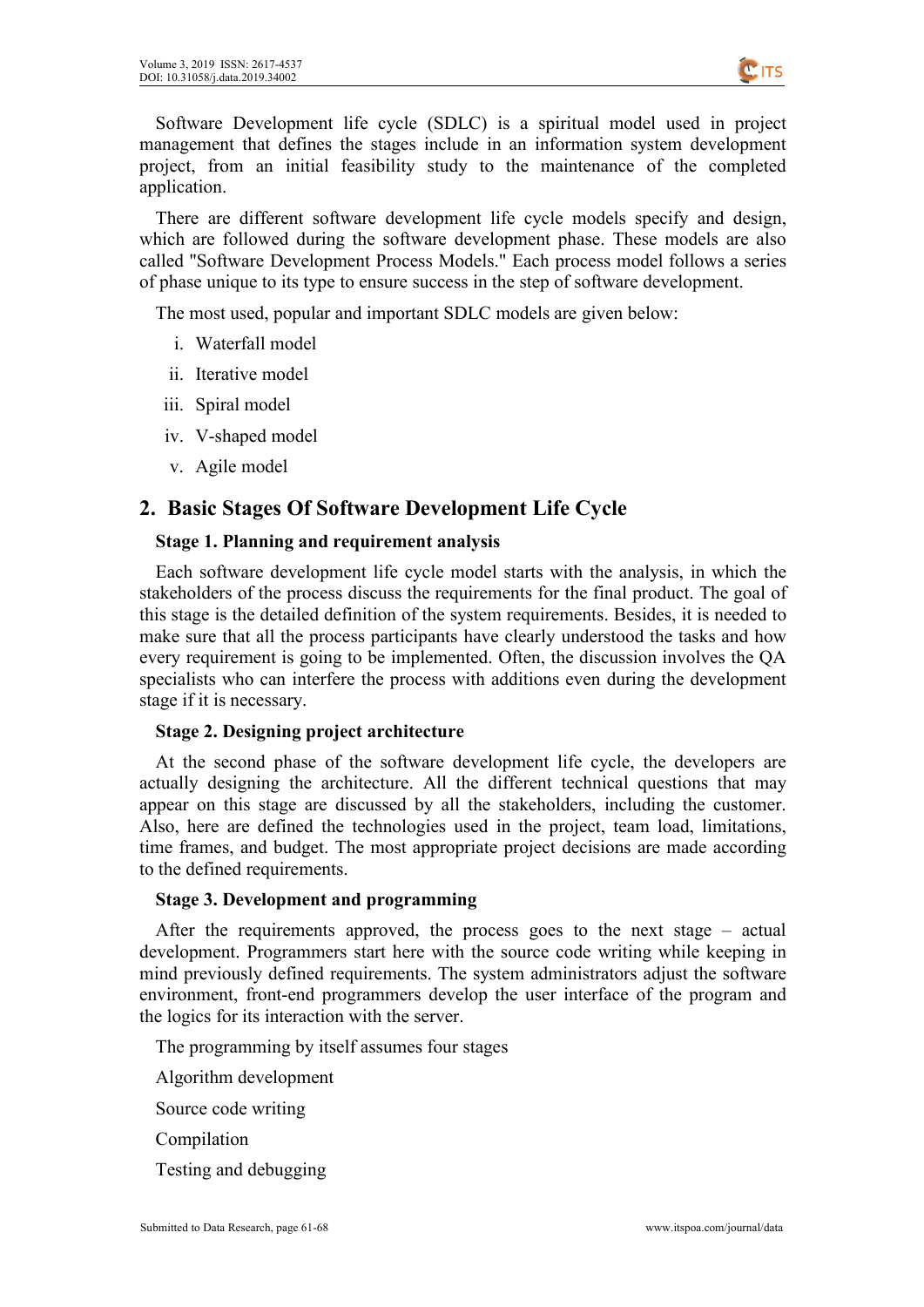

#### **Stage 4. Testing**

The testing phase includes the debugging process. All the code flaws missed during the development are detected here, documented, and passed back to the developers to fix. The testing process repeats until all the critical issues are removed and software workflow is stable.

#### **Stage 5. Deployment**

When the program is finalized and has no critical issues – it is time to launch it for the end users. After the new program version release, the tech support team joins. This department provides user feedback; consult and support users during the time of exploitation. Moreover, the update of selected components is included in this phase, to make sure, that the software is up-to-date and is invulnerable to a security breach.

# **3. SDLC Models**

#### *3.1. Waterfall SDLC Model*

Waterfall – is a cascade SDLC model, in which development process looks like the flow, moving step by step through the phases of analysis, projecting, realization, testing, implementation, and support. This SDLC model includes gradual execution of every stage completely. This process is strictly documented and predefined with features expected to every phase of this software development life cycle model.



| <b>Table 1.</b> Advantages/Disadvantages of Waterfall Model. |  |
|--------------------------------------------------------------|--|
|--------------------------------------------------------------|--|

| <b>ADVANTAGES</b>                                                                                       | <b>DISADVANTAGES</b>                                                                                             |
|---------------------------------------------------------------------------------------------------------|------------------------------------------------------------------------------------------------------------------|
| Simple to use and understand                                                                            | The software is ready only after the last stage<br>is over                                                       |
| Management simplicity thanks to its rigidity:<br>every phase has a defined result and process<br>review | High risks and uncertainty                                                                                       |
| Development stages go one by one                                                                        | Not the best choice for complex and object-<br>oriented Projects                                                 |
| Perfect for the small or mid-sized projects<br>where requirements are clear and not equivocal           | Inappropriate for the long-term projects                                                                         |
| Easy to determine the key points in the<br>development cycle                                            | The progress of the stage is hard to measure<br>while it is still in the development                             |
| Easy to classify and prioritize tasks                                                                   | Integration is done at the very end, which does<br>not give the option of indentifying the problem<br>in advance |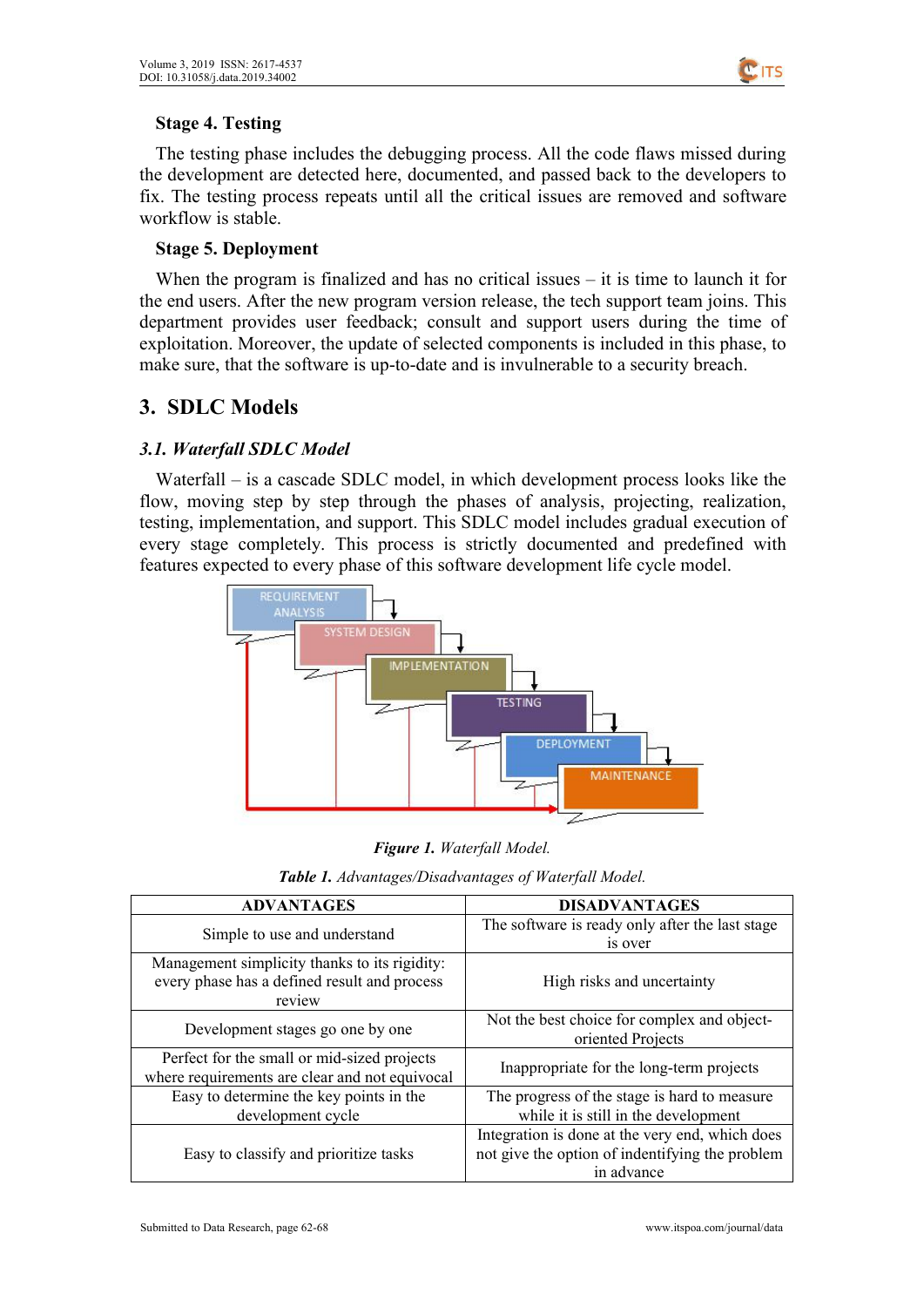

Use cases for the Waterfall SDLC model:

The requirements are precisely documented

Product definition is stable

The technologies stack is predefined which makes it not dynamic

No ambiguous requirements

The project is short

#### *3.2. Iterative SDLC Model*

The Iterative SDLC model does not need the full list of requirements before the project starts. The development process may start with the requirements to the functional part, which can be expanded later. The process is repetitive, allowing to make new versions of the product for every cycle. Every iteration (which last from two to six weeks) includes the development of a separate component of the system, and after that, this component is added to the functional developed earlier. Speaking with math terminology, the iterative model is a realization of the sequential approximation method; that means a gradual closeness to the planned final product shape.



*Figure 2. Iterative Model.*

| <b>Table 2.</b> Advantages/Disadvantages of Iterative Model. |
|--------------------------------------------------------------|
|--------------------------------------------------------------|

| <b>ADVANTAGES</b>                                                                           | <b>DISADVANTAGES</b>                                                                                                             |
|---------------------------------------------------------------------------------------------|----------------------------------------------------------------------------------------------------------------------------------|
| Some functions can be quickly<br>developed at the beginning of the<br>development lifecycle | Iterative model requires more resources than the<br>waterfall model                                                              |
| The paralleled development can be<br>applied                                                | Constant management is required                                                                                                  |
| The progress is easy measurable                                                             | Issues with architecture or design may occur because<br>not all the requirements are foreseen during the short<br>planning stage |
| The shorter iteration is - the easier<br>testing and debugging stages are                   | Bad choice for the small projects                                                                                                |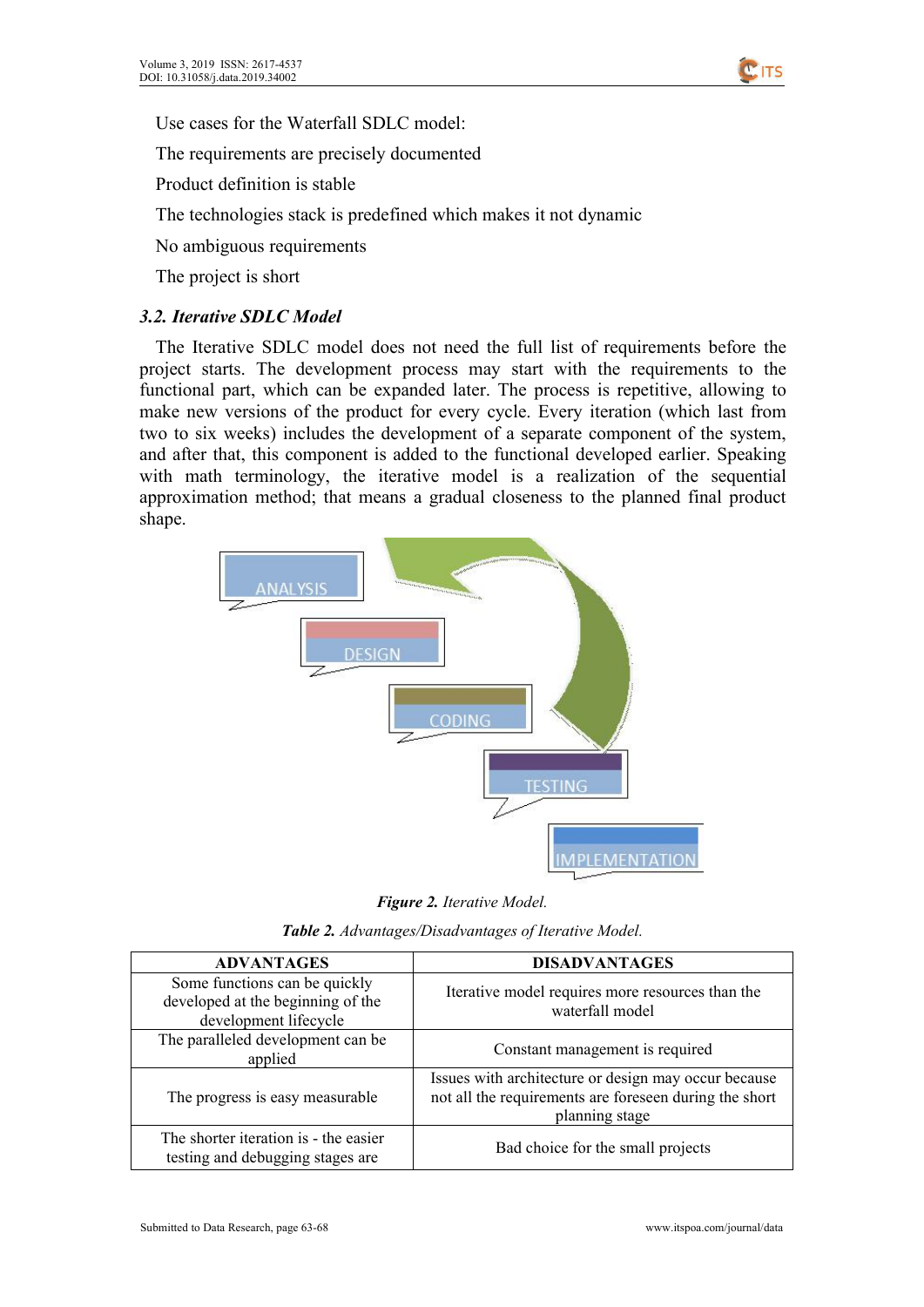

| It is easier to control the risks as high-<br>risk tasks are completed first               | The process is difficult to manage                                                   |
|--------------------------------------------------------------------------------------------|--------------------------------------------------------------------------------------|
| Problems and risks defined within one<br>iteration can be prevented in the next<br>sprints | The risks may not be completely determined even at<br>the final stage of the project |

Use cases for the Iteration model:

The requirements to the final product are strictly predefined

Applied to the large-scale projects

The main task is predefined, but the details may advance with the time

#### *3.3. Spiral SDLC Model*

Spiral model – is SDLC model, which combines architecture and prototyping by stages. It is a combination of the Iterative and Waterfall SDLC models with the significant accent on the risk analysis. The main issue of the spiral model – is defining the right moment to make a step into the next stage. The preliminary set time frames are recommended as the solution to this issue.The shift to the next stage is done according to the plan, even if the work on the previous stage isn't done yet. The plan is introduced basing on the statistic data, received during the previous projects even from the personal developer's experience.



*Figure 3. Spiral Model.*

*Table 3. Advantages/Disadvantages of Spiral Model.*

| <b>ADVANTAGES</b>                                 | <b>DISADVANTAGES</b>                           |
|---------------------------------------------------|------------------------------------------------|
| Lifecycle is divided into small parts, and if the | Can be quite expensive                         |
| risk concentration is higher, the phase can be    |                                                |
| finished earlier to address the treats            |                                                |
| The development process is precisely              | The risk control demands involvement of the    |
| documented yet scalable to the changes            | highly-skilled professionals                   |
| The scalability allows to make changes and add    | Can be ineffective for the small projects      |
| new functionality even at the relatively late     |                                                |
| stages                                            |                                                |
| The earlier working prototype is done - sooner    | Big number of the intermediate stages requires |
| users can point out the flaws                     | excessive documentation                        |

### **Use cases for the Spiral model:**

Customer isn't sure about the requirements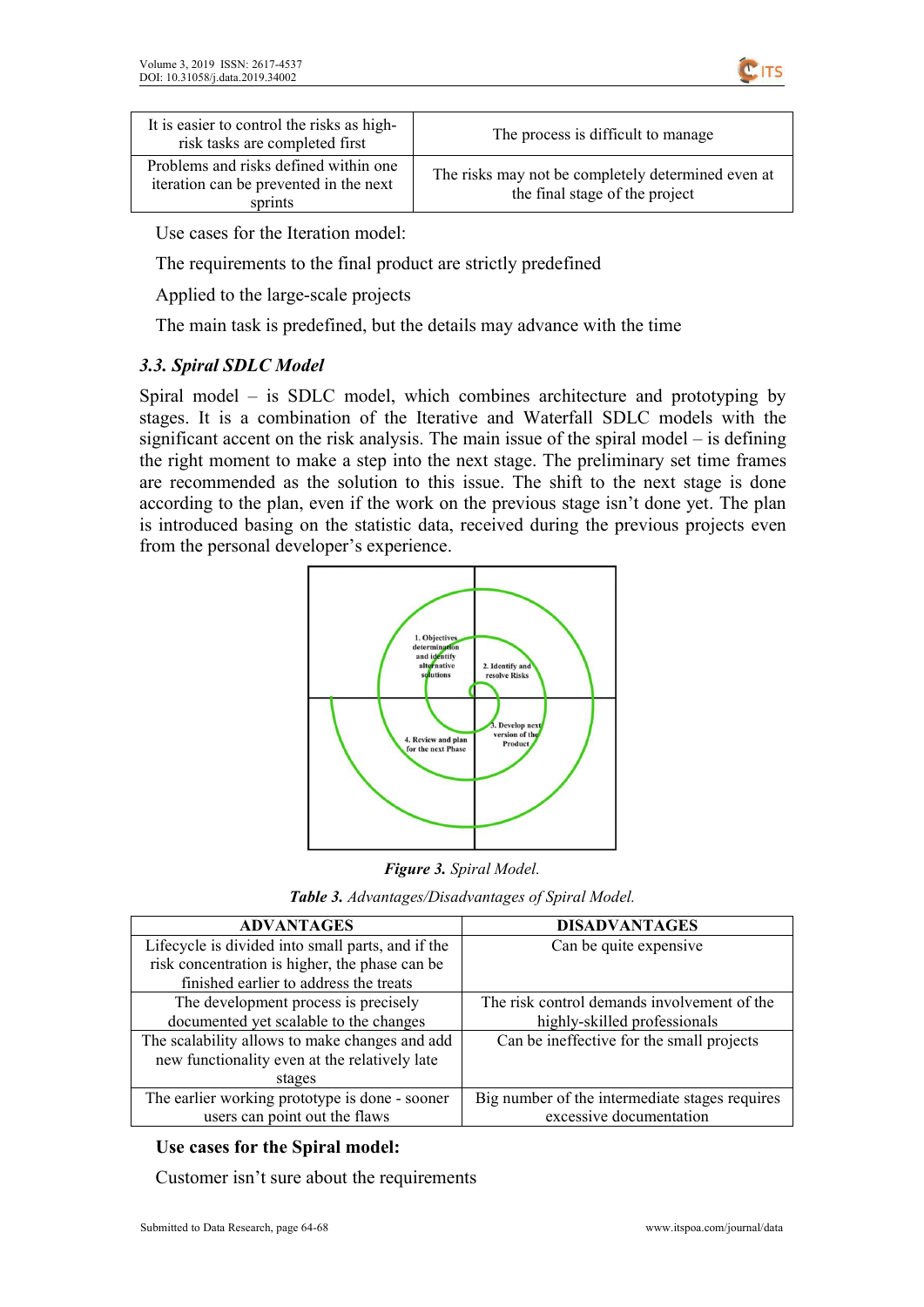

Major edits are expected during the development cycle

The projects with mid or high-level risk, where it is important to prevent these risks

The new product that should be released in a few stages to have enough of clients feedback

#### *3.4. V-shaped SDLC Model*

The V-model is an SDLC model where execution of processes happens in a sequential manner in a V-shape. It is also known as Verification and Validation model.

The V-Model is an extension of the waterfall model and is based on the association of a testing phase for each corresponding development stage. This means that for every single phase in the development cycle, there is a directly associated testing phase. This is a highly-disciplined model and the next phase starts only after completion of the previous phase.

**Verification:** It involves static analysis technique (review) done without executing code. It is the process of evaluation of the product development phase to find whether specified requirements meet.

**Validation:** It involves dynamic analysis technique (functional, non-functional), testing done by executing code. Validation is the process to evaluate the software after the completion of the development phase to determine whether software meets the customer expectations and requirements.



*Figure 4. V-Shaped Model.*

*Table 4. Advantages/Disadvantages of V-Shaped Model.*

| <b>ADVANTAGES</b>                                             | <b>DISADVANTAGES</b>              |
|---------------------------------------------------------------|-----------------------------------|
| Every stage of V-shaped model has strict results so it's easy | Lack of the flexibility           |
| to control                                                    |                                   |
| Testing and verification take place in the early stages       | Bad choice for the small projects |
| Good for the small projects, where requirements are static    | Relatively big risks              |
| and clear                                                     |                                   |

**Use cases for the V-shaped model:**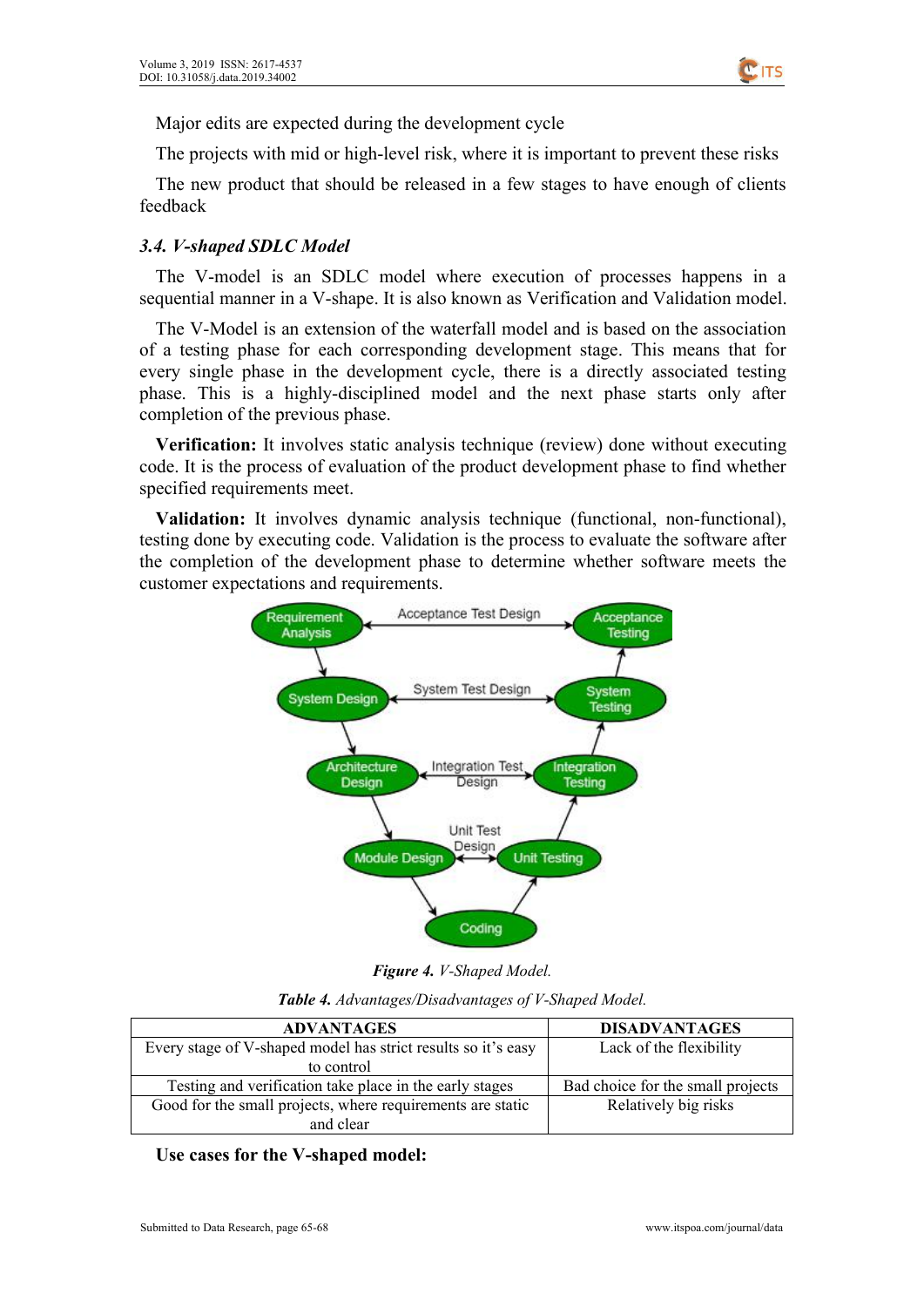

For the projects where an accurate product testing is required

For the small and mid-sized projects, where requirements are strictly predefined

The engineers of the required qualification, especially testers, are within easy reach.

#### *3.5. Agile SDLC Model*

Agile SDLC model is a combination of iterative and incremental process models with focus on process adaptability and customer satisfaction by rapid delivery of working software product. Agile Methods break the product into small incremental builds. These builds are provided in iterations. Each iteration typically lasts from about one to three weeks.



*Figure 5. Agile Model.*

*Table 5. Advantages/Disadvantages of Agile Model.*

| <b>ADVANTAGES</b>                         | <b>DISADVANTAGES</b>                                      |
|-------------------------------------------|-----------------------------------------------------------|
| Corrections of functional requirements    | Difficulties with measuring the final cost because of     |
| are implemented into the development      | permanent changes                                         |
| process to provide the competitiveness    |                                                           |
| Project is divided by short and           | The team should be highly professional and client-        |
| transparent iterations                    | oriented                                                  |
| Risks are minimized thanks to the         | New requirements may conflict with the existing           |
| flexible change process                   | architecture                                              |
| Fast release of the first product version | With all the corrections and changes there is possibility |
|                                           | that the project will exceed expected time                |

#### **Use cases for the Agile model:**

The users' needs change dynamically

Less price for the changes implemented because of the many iterations

Unlike the Waterfall model, it requires only initial planning to start the project

# **4. The Importance of SDLC Methodologies**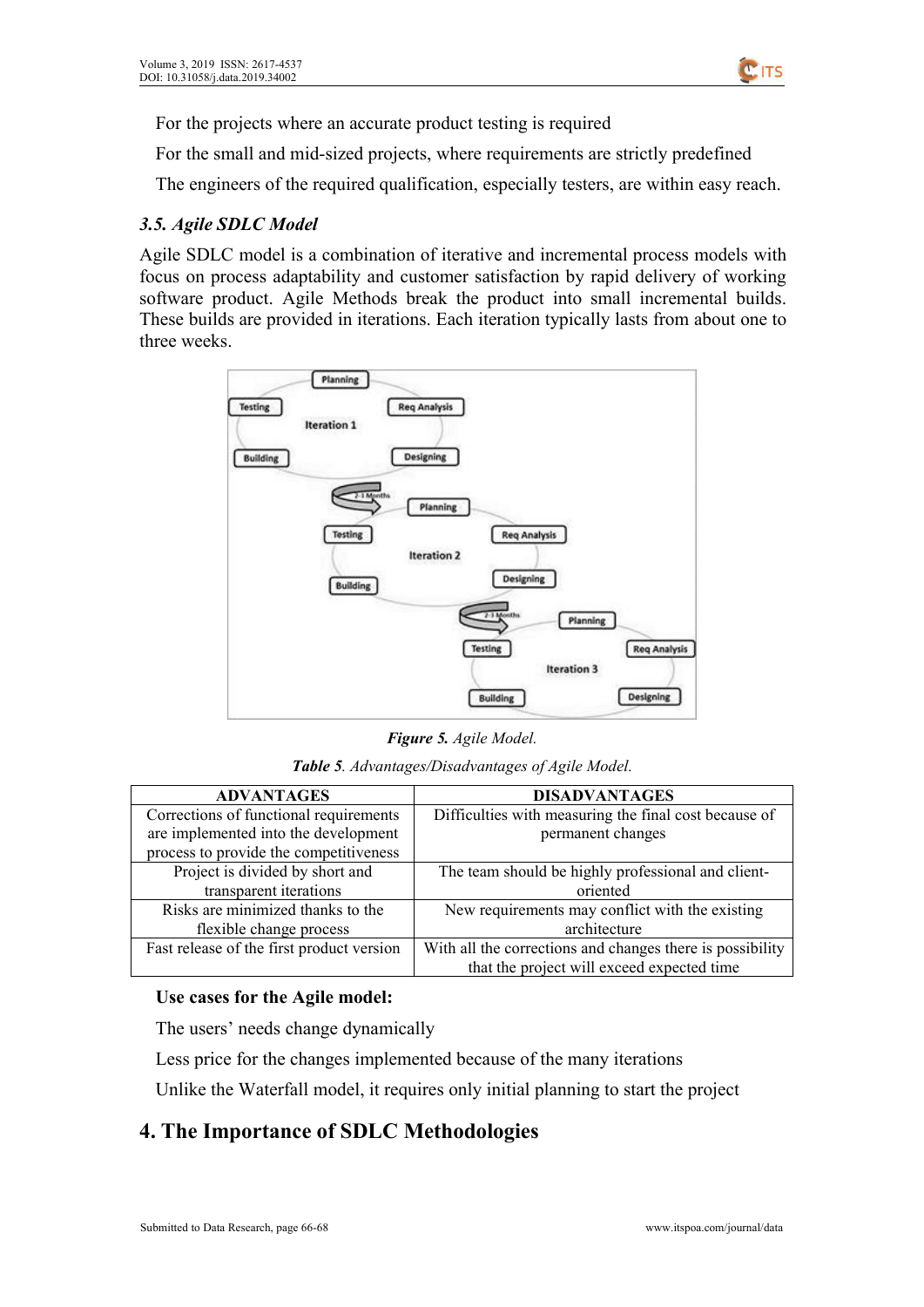

It is rather unrealistic to think of a software development environment where structure and defined processes aren't needed. In an atmosphere where there are so many variables, players and things that can go wrong, it is imperative to have the help of guidelines and a "rulebook" you can use as a standard to guide you through the process of delivering a successful software application.

The importance of having and following prescribed methodologies in software development lies in the predictability of having a controlled environment for all development efforts. Software Development cycles or methodologies, in essence, are a series of stages or steps through which an organism, or in this case, a software application, passes through in a series of recurrences to reach the desired outcome. The lifecycle in software development follows the life of a software application from its inception to its maintenance, and developers need a level of control to ensure the solution is consistent with the original requirements and the release of the solution is properly managed.

Methodologies in software development are repeatable processes that can be reused as many times as necessary with a strong likelihood of delivering successful results if applied correctly.

Working under SDLC methodologies provides the opportunity to deploy solutions faster because it is a consistent, repeatable and systematic approach. Additionally, it allows organizations to respond better to market pressure and deliver high-quality business applications due to its structure and systematic nature which enables developers to work in a controlled environment.

# **5. Conclusion**

During the years of the SDLC evolution, different models were developed from the basic cascade model to meet a huge variety of development requirements and expectations. There is no only one suitable model for all the projects, starting conditions and payment model. Even at the first sight, multi-purpose Agile cannot be used widely because of some customers' unpreparedness to scale the budget. The SDLC models often cross in the solutions and particularly look similar.

Each of these SDLC methodologies offers unique process for the variety of project challenges you will encounter in your career.

Finding the right one depends heavily on not just the expected outcome, but the parameters by which the project is executed.

# **Conflicts of Interest**

The author declares that there is no conflict of interest regarding the publication of this article.

# **Funding**

This research received no specific grant from any funding agency in the public, commercial or not-for-profit sectors.

# **References**

[1] Jovanovi, M. Software testing methods and techniques. *IPSI BgD Journals*, 2009, 5, 30-41.